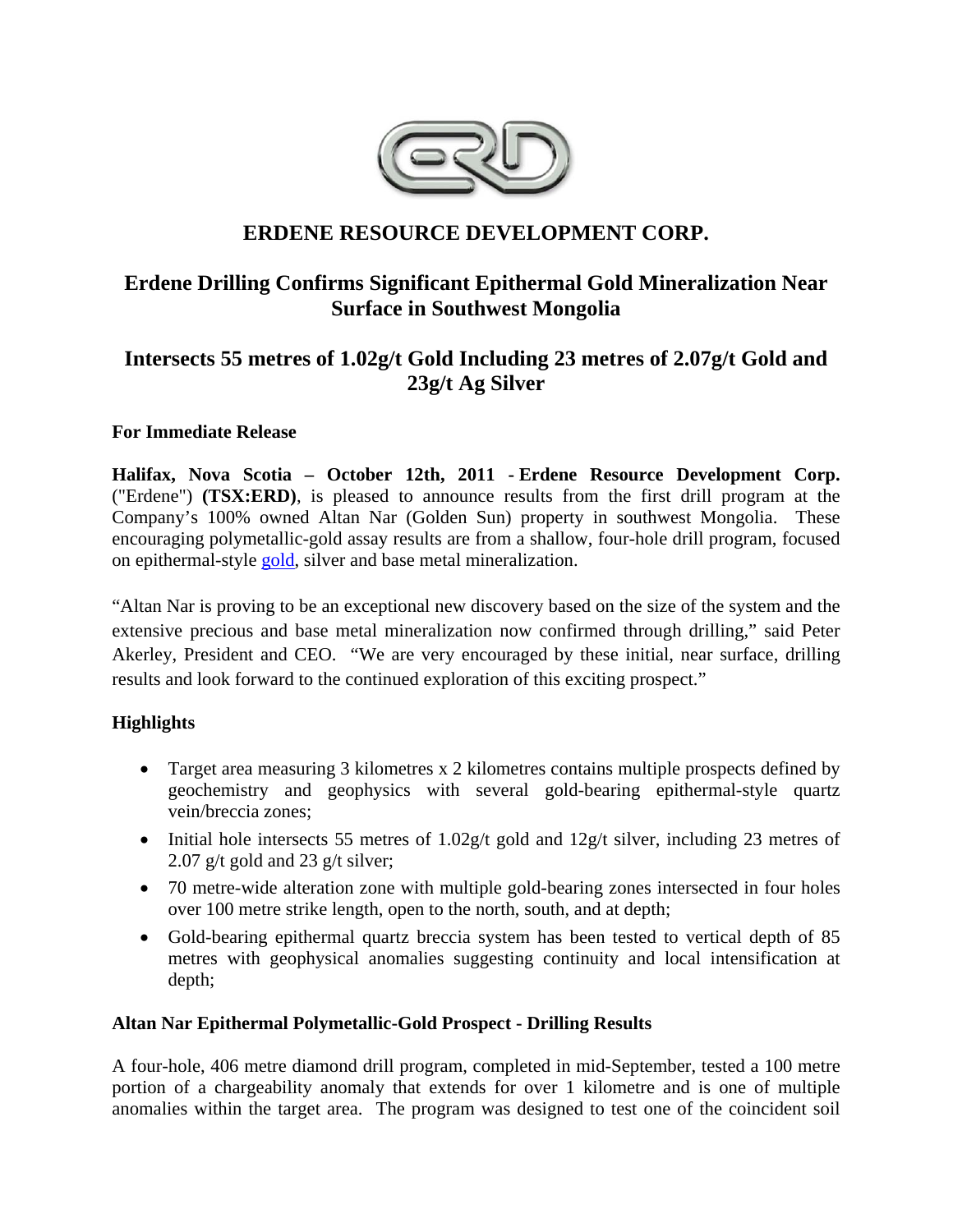and geophysical anomalies in an area measuring approximately 3 kilometres by 2 kilometres with abundant gold bearing epithermal veining at surface.

All four holes were drilled at 45 degree angles and all intersected zones of epithermal quartz breccia and comb-quartz veining with associated phyllic, propylitic and minor potassic alteration of host andesite and andesitic tuff. Surface expression and drilling indicate a 70 metre-wide mineralized alteration zone with widespread galena and sphalerite (up to 1.50% zinc and 0.39% lead over 21 metres in TND-12). In contrast, assay results (Table 1) indicate that gold mineralization was mostly restricted to zones of quartz breccia and comb-quartz and chalcedony veins, interpreted to be oriented from vertical to steeply northwest-dipping.

| <b>Drilling Highlights</b> |       |           |      |                |            |            |        |        |
|----------------------------|-------|-----------|------|----------------|------------|------------|--------|--------|
|                            |       |           |      | Width          |            |            |        |        |
| Hole #                     | Total | Depth (m) |      | (m)            | Au $(g/t)$ | Ag $(g/t)$ | Pb (%) | Zn (%) |
|                            | Depth |           |      |                |            |            |        |        |
|                            | (m)   | From      | To   |                |            |            |        |        |
| <b>TND-09</b>              | 111   | 20        | 75   | 55             | 1.02       | 12         | 0.26   | 0.47   |
| incl.                      |       | 50        | 73   | 23             | 2.07       | 23         | 0.26   | 0.59   |
| incl.                      |       | 55        | 63   | 8              | 3.90       | 17         | 0.15   | 0.42   |
| <b>TND-10</b>              | 75    | 0         | 40   | 40             | 0.32       | 3          | 0.40   | 0.23   |
| incl.                      |       | 15        | 19   | 4              | 0.96       | 12         | 2.17   | 0.37   |
| <b>TND-11</b>              | 120   | 48        | 66   | 18             | 0.56       | 6          | 0.26   | 0.50   |
| incl.                      |       | 48        | 51   | 3              | 1.21       | 3          | 0.65   | 1.04   |
| incl.                      |       | 62        | 64   | $\overline{2}$ | 1.24       | 17         | 0.39   | 0.60   |
| <b>TND-12</b>              | 100   | 28        | 76   | 48             | 0.51       | 9          | 0.24   | 0.84   |
| incl.                      |       | 36        | 46.5 | 10.5           | 1.20       | 16         | 0.17   | 0.41   |
| incl.                      |       | 50        | 71   | 21             | 0.21       | 4          | 0.39   | 1.50   |

**Table 1** 

*Note: All drill holes were orientated at 45 degrees and intersected zones interpreted to be steeply-dipping to vertical. Additional information is required to determine true widths.* 

#### **Altan Nar Epithermal Polymetallic-Gold Prospect - Exploration**

A broad polymetallic-gold-in-soil anomaly was identified during a regional soil survey which was initiated after the discovery of gold-copper mineralization at the company's Nomin Tal prospect, 2.5 kilometres to the northeast of Altan Nar (as reported in September 7, 2011 press release). Previous scout drilling at Nomin Tal intersected high grade gold and copper mineralization below ancient pits, including 0.5 metres of 13.3g/t gold, 3.0% copper and 26g/t silver. Recent drilling at Nomin Tal has extended the mineralization (0.55 g/t gold, 0.60% copper and 0.07% molybdenum over 3.45 metres) 600 meters north of previous drilling, increasing the strike length of the mineralized structure to 750 metres.

The regional 400 metre-spaced soil survey at Altan Nar, coupled with follow-up soil sampling at 200 metre and 100 metre spacing, has outlined a 3 kilometre by 2 kilometre area with highly anomalous values for gold (up to 1.5  $g/t$ ) and lead (up to 2.6%) and associated anomalies for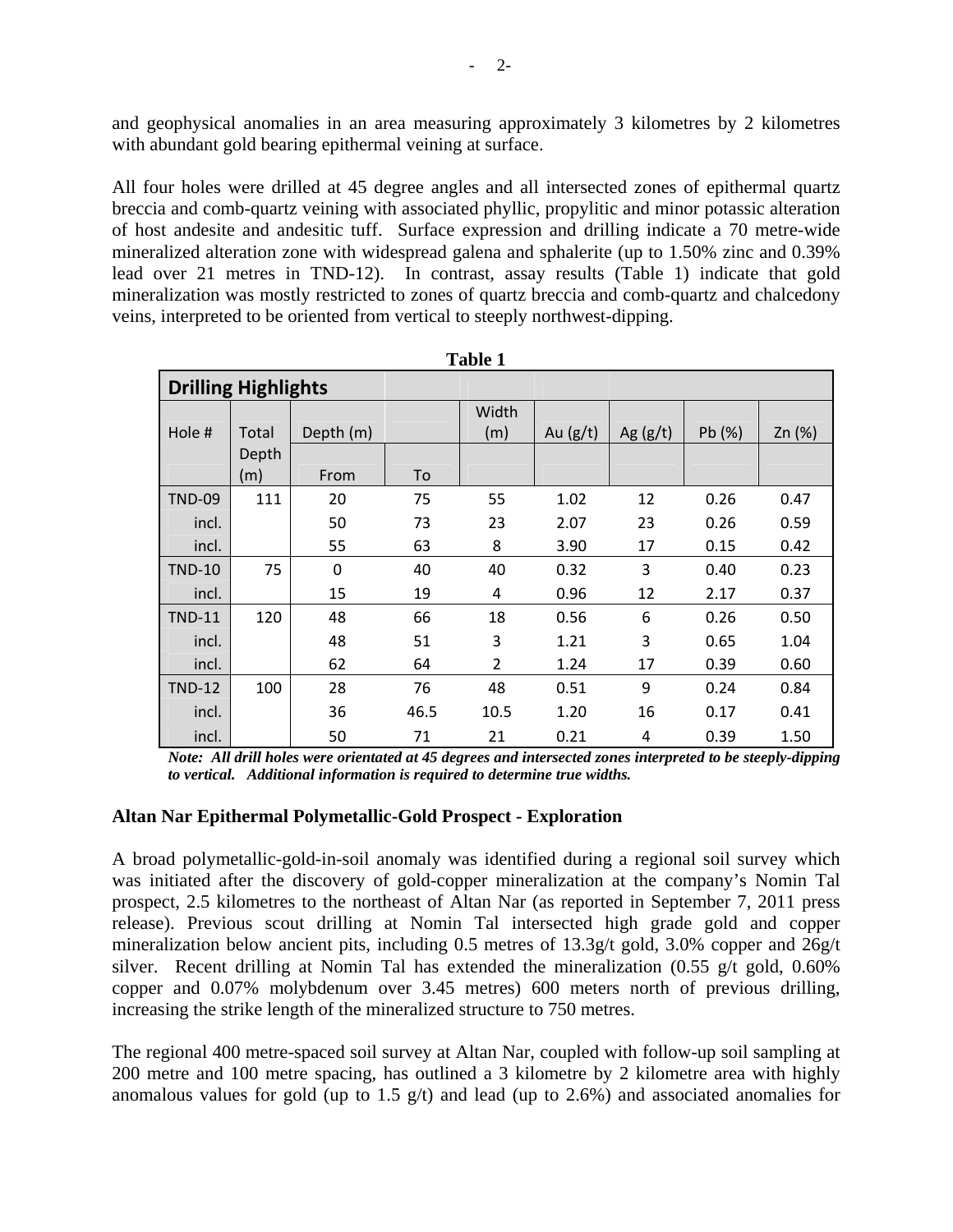zinc, molybdenum, silver and copper. Follow-up mapping and prospecting has confirmed the presence of multiple prospects, containing gold-bearing epithermal-style quartz veins, within the large soil anomaly at Altan Nar. An IP gradient array survey over the Altan Nar prospect outlined chargeability and associated resistivity anomalies in some instances over 1 kilometre in length, which are proximal to polymetallic-gold-in-soil anomalies and epithermal veins at surface.

Several factors support the significant exploration potential of the Altan Nar area:

- Drilling confirms a wide zone (greater than 50 metres) of gold bearing epithermal quartz breccia system in the first target area tested;
- Initial drilling has been shallow (less than 85 metre depth) and indicates continuity from surface, in steeply-dipping mineralized zones that are open at depth and along strike to the north and south;
- Multiple gold prospects exist within a large (3 kilometres by 2 kilometres) regional target, as defined by soil geochemistry, geophysical surveys (IP and magnetics) and prospecting;
- Drilling shows the hydrothermal quartz breccia system can be traced laterally for 100 metres and confirms the correlation between mineralized epithermal quartz breccias and positive IP gradient array and dipole-dipole chargeability anomalies;
- The polymetallic geochemical signature (Au-Ag-Pb-Zn-As-Sb-Mo) and style of mineralization, including quartz breccia, comb-quartz and chalcedony veins and stockworks, supports an epithermal origin.

To view a detailed presentation of the Altan Nar polymetallic-gold epithermal prospect, please visit the *Featured Items* section of our website at www.erdene.com.

## **Exploration Plans**

Additional in-fill soil sampling to better define the regional extent of the soil anomalies at Altan Nar is underway as well as detailed geological mapping which will further refine the geological setting and controls for the epithermal mineralization. The company is also extending the regional magnetic survey (100 metre line spacing) to aid in interpretation of the geological setting. Additional geophysical work over the central portion of the Altan Nar prospect is currently underway and includes a detailed magnetic survey (25 metre line spacing), an extension of the existing IP gradient array (100 metre line spacing) and additional dipole-dipole IP lines. The expanded geophysical program will be used to refine drill targets for future drill programs. Additional geophysical and soil geochemical information is expected to be received throughout October and early November. Additional drilling is expected to commence on completion of the above work programs.

## **Qualified Person**

J.C. (Chris) Cowan, P.Eng. (Ontario) is a Qualified Person as that term is defined in National Instrument 43-101 and has reviewed and approved the technical information contained in this news release. All samples have been assayed at SGS Laboratory in Ulaanbaatar, Mongolia. In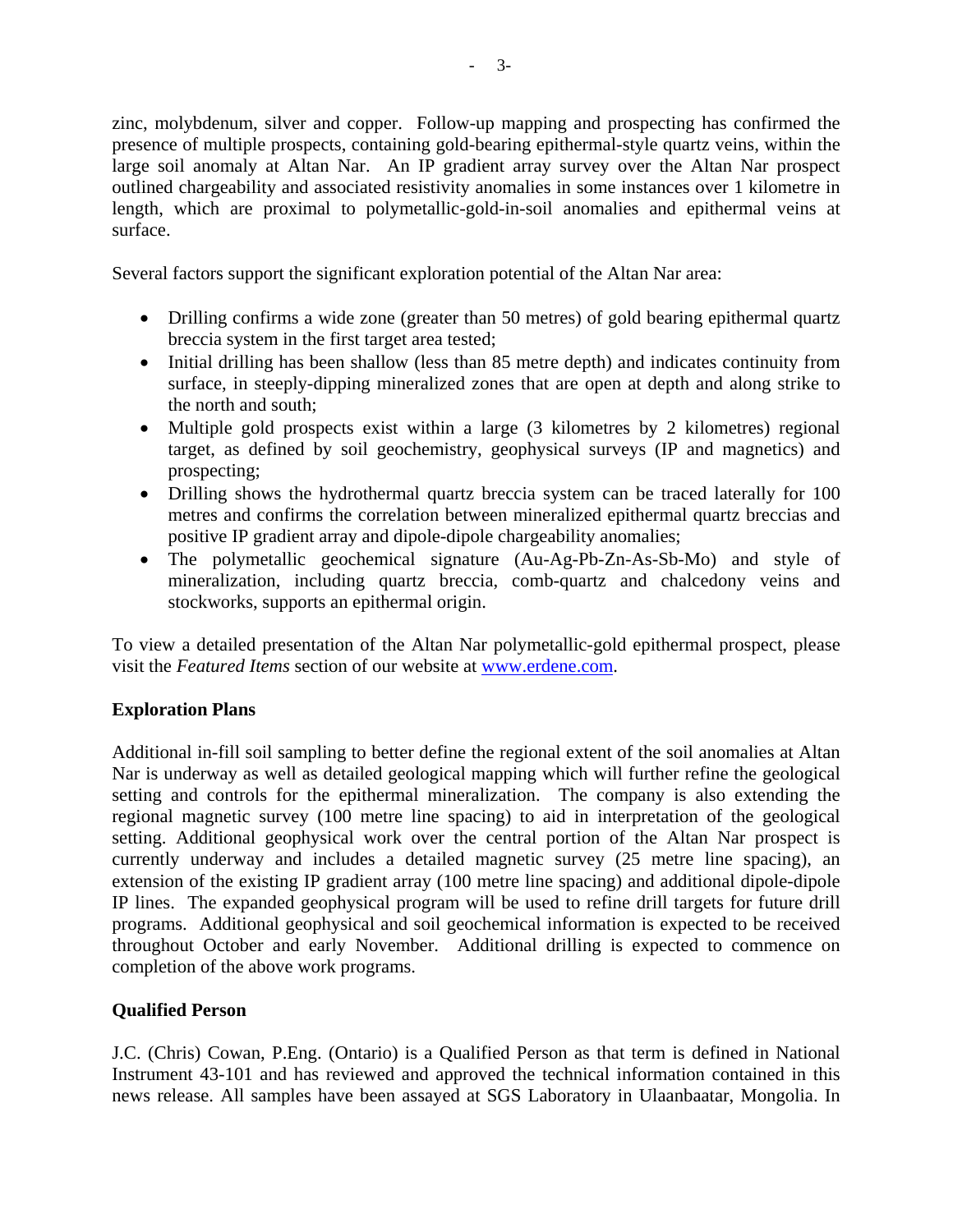addition to internal checks by SGS Laboratory, the company incorporates a QA/QC sample protocol utilizing prepared standards, blanks and duplicates.

#### **About Erdene**

Erdene Resource Development Corp. is a diversified resource company with multiple projects in Mongolia, Canada, and the USA, at various stages of development, from exploration to production; all projects are focused on high-growth commodities. In Mongolia, Erdene's principals have over 14 years of experience in the country's resource sector. A dedicated technical and management team have assembled a strong portfolio of molybdenum-copper, copper-gold, and coal projects throughout the country. These projects, and our in-country experience, provide the Company with a unique opportunity to participate in this period of unprecedented economic growth in Mongolia. This growth is fuelled by the discovery and development of a number of World-class mineral projects that are transforming the country into one of Asia's natural resource capitals.

Erdene has a current working capital position of \$3.5 million, including that of its controlled subsidiary Advanced Primary Minerals Corp., with 90,323,377 common shares issued and outstanding and a fully diluted position of 97,931,377 common shares.

#### **Forward-Looking Statements**

Certain information regarding Erdene contained herein may constitute forward-looking statements within the meaning of applicable securities laws. Forward-looking statements may include estimates, plans, expectations, opinions, forecasts, projections, guidance or other statements that are not statements of fact. Although Erdene believes that the expectations reflected in such forward-looking statements are reasonable, it can give no assurance that such expectations will prove to have been correct. Erdene cautions that actual performance will be affected by a number of factors, most of which are beyond its control, and that future events and results may vary substantially from what Erdene currently foresees. Factors that could cause actual results to differ materially from those in forward-looking statements include market prices, exploitation and exploration results, continued availability of capital and financing and general economic, market or business conditions. The forward-looking statements are expressly qualified in their entirety by this cautionary statement. The information contained herein is stated as of the current date and is subject to change after that date. The Company does not assume the obligation to revise or update these forward-looking statements, except as may be required under applicable securities laws.

#### **NO REGULATORY AUTHORITY HAS APPROVED OR DISAPPROVED THE CONTENTS OF THIS RELEASE**